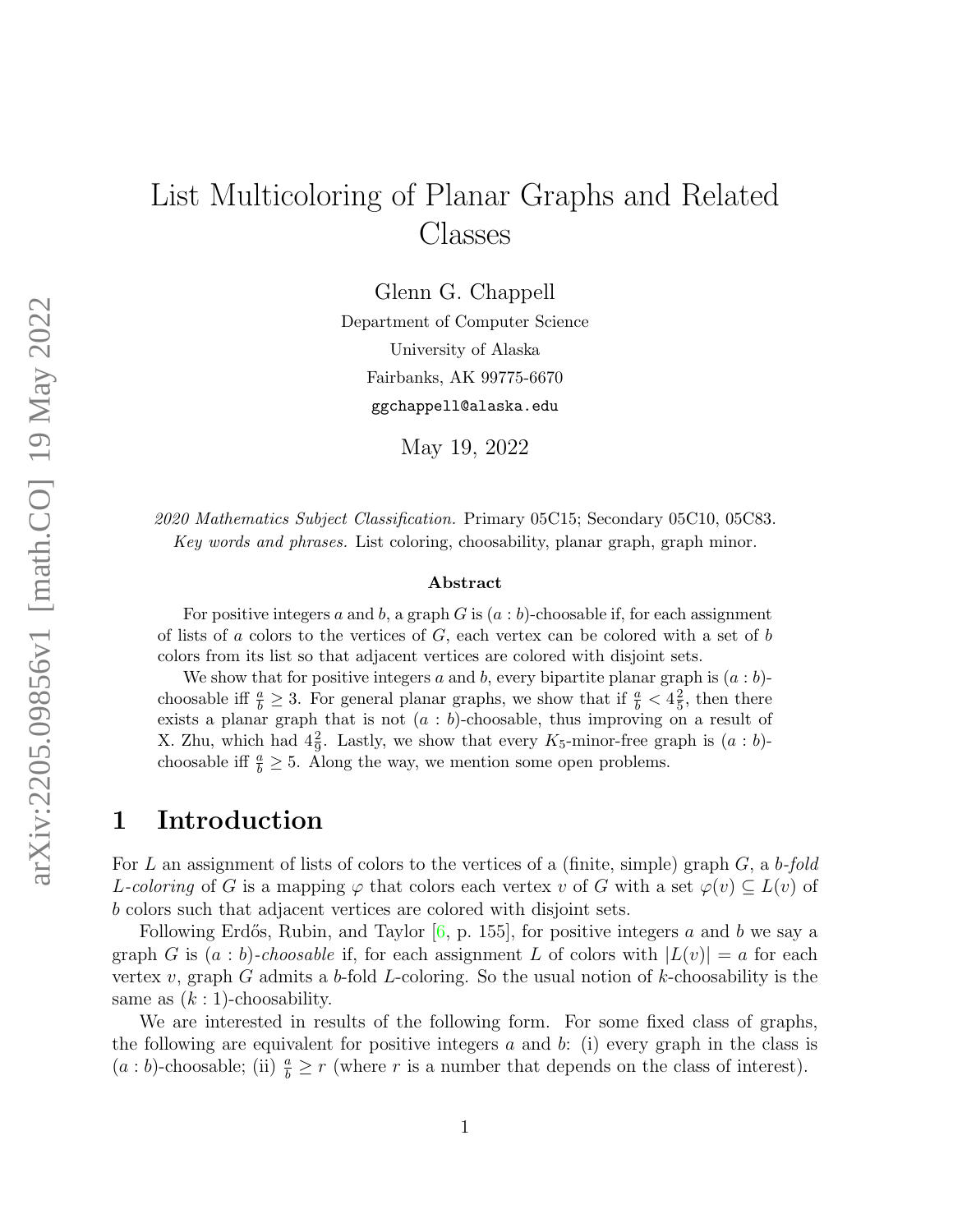In Section [2](#page-2-0) we consider the class of bipartite planar graphs. Alon & Tarsi  $[1,$ Corollary 3.4] showed that every bipartite planar graph is 3-choosable. The following stronger result was proven by Gutner  $[7,$  Corollary 1.11] (see also Gutner & Tarsi  $[9,$ Corollary 1.11]).

<span id="page-1-2"></span>**Theorem 1.1** (Gutner 1992). Let G be a bipartite planar graph. Then G is  $(3m : m)$ choosable, for each positive integer  $m$ .  $\Box$ 

Using examples based on a construction of Barát, Joret,  $\&$  Wood [\[2,](#page-12-4) proof of Thm. 1], we improve on Gutner's result, showing that every bipartite planar graph is  $(a : b)$ choosable if and only if  $\frac{a}{b} \geq 3$ . Thus we have a result in our desired form.

In Section [3](#page-3-0) we consider planar graphs in general. Erdős, Rubin, & Taylor [\[6,](#page-12-0) p. 153] conjectured that every planar graph is 5-choosable, while there exists a planar graph that is not 4-choosable.

That every planar graph is 5-choosable was proven by Thomassen [\[13\]](#page-12-5). Tuza  $\&$ Voigt [\[14,](#page-13-0) Thm. 3.1] generalized Thomassen's argument to prove the following.

<span id="page-1-0"></span>**Theorem 1.2** (Tuza & Voigt 1996). Let G be a planar graph. Then G is  $(5m : m)$ choosable, for each positive integer  $m$ .  $\Box$ 

A construction of a planar graph that is not 4-choosable was given by Voigt [\[15\]](#page-13-1). Smaller examples are due to Gutner  $\begin{bmatrix} 8 \\ 1 \end{bmatrix}$ , Thm. 1.7 and to Mirzakhani  $\begin{bmatrix} 11 \\ 1 \end{bmatrix}$ . Using a method similar to that of Gutner, one can construct, for each positive integer m, a planar graph that is not  $(4m : m)$ -choosable; for example, see Zhu [\[19,](#page-13-2) Thm. 1].

So if  $\frac{a}{b} \geq 5$ , then every planar graph is  $(a : b)$ -choosable, while if  $\frac{a}{b} \leq 4$ , then there exists a planar graph that is not  $(a : b)$ -choosable. What about ratios strictly between 4 and 5? Zhu  $\left|19, \text{Thm} \right|$ . 1 proved the following.

**Theorem 1.3** (Zhu 2017). Let a and b be positive integers. If  $\frac{a}{b} < 4\frac{2}{9}$  $\frac{2}{9}$ , then there exists a planar graph that is not  $(a:b)$ -choosable.  $\Box$ 

We improve on Zhu's result by showing that if  $\frac{a}{b} < \frac{22}{5} = 4\frac{2}{5}$ , then there exists a planar graph that is not  $(a:b)$ -choosable. However, we do not have a result in our desired form. We speculate on whether such a result might hold.

In Section [4](#page-7-0) we consider the larger class of  $K_5$ -minor-free graphs. Skrekovski [[12,](#page-12-8) Thm. 2.3] generalized Thomassen's proof of the 5-choosability of planar graphs, showing the following.

<span id="page-1-1"></span>**Theorem 1.4** (Skrekovsi 1998). Let G be a  $K_5$ -minor-free graph. Then G is 5-choosable.  $\Box$ 

Other proofs of Skrekovski's result are due to He, Miao,  $\&$  Shen [[10,](#page-12-9) Thm. 2.1] and to Wood & Linusson  $[18, Thm. 1]$  $[18, Thm. 1]$ .

We prove a result in our desired form that generalizes both the Tuza-Voigt result (Theorem [1.2\)](#page-1-0) and the Skrekovski result (Theorem [1.4\)](#page-1-1): that every  $K_5$ -minor-free graph is  $(a:b)$ -choosable if and only if  $\frac{a}{b} \geq 5$ .

We denote the vertex set of a graph G by  $V(G)$ . When describing lists of colors, we will generaly omit union operators in a union of disjoint sets. For example, XPT means  $X \cup P \cup T$ , for disjoint sets X, P, and T.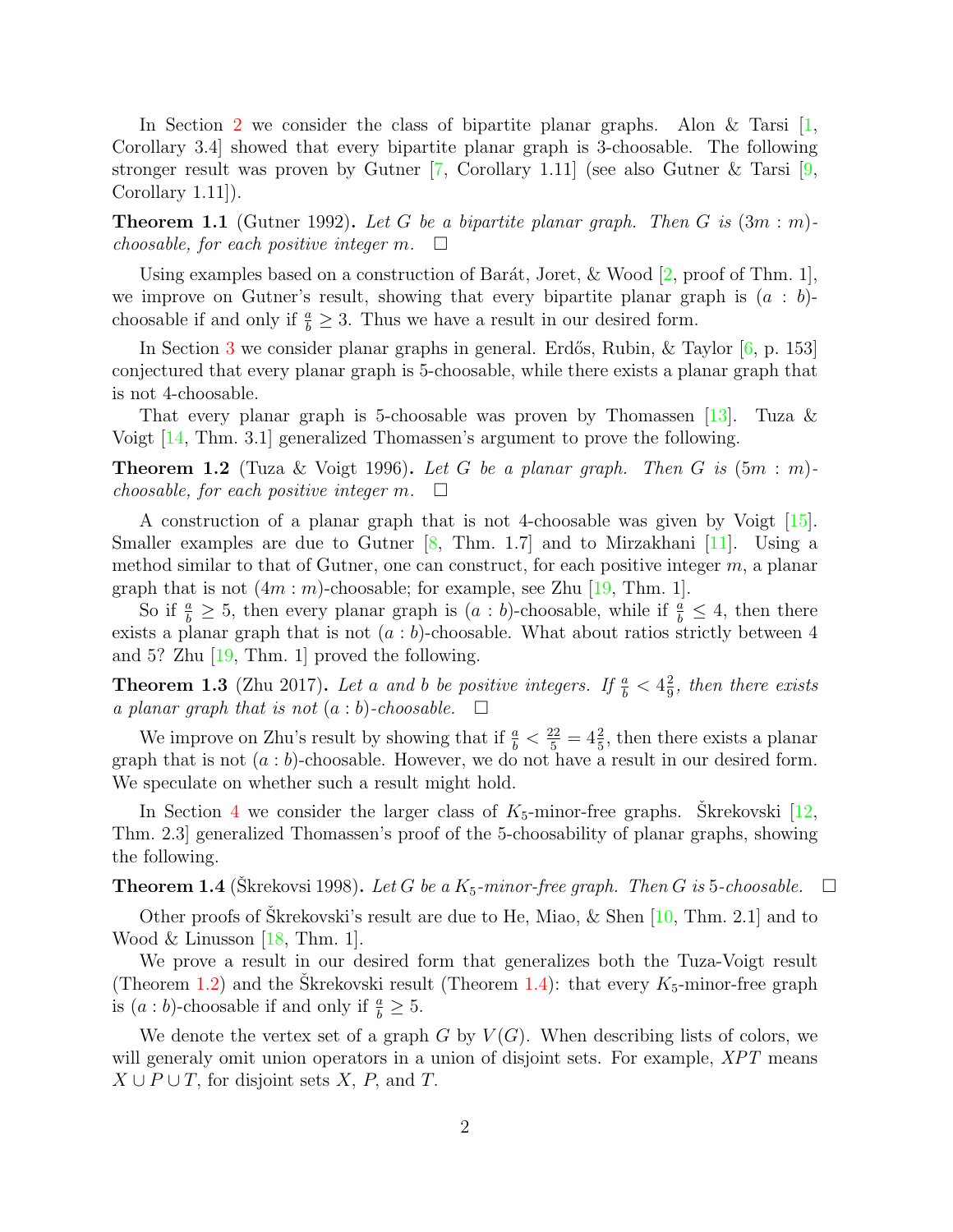

<span id="page-2-3"></span>Figure 1:  $P_4$ , a 4-vertex path, with vertices labeled and lists of colors shown, used in Lemma [2.2](#page-2-1) and the proof of Theorem [2.1.](#page-2-2)

### <span id="page-2-0"></span>2 Bipartite Planar Graphs

In this section we prove the following theorem.

<span id="page-2-2"></span>Theorem 2.1. The following are equivalent for positive integers a and b.

- (i) Every bipartite planar graph is  $(a : b)$ -choosable.
- $(ii) \frac{a}{i}$ b  $\geq 3.$

We begin with a lemma giving a list-coloring property of  $P_4$ , a 4-vertex path (see Figure [1\)](#page-2-3). Later, we will verify the (i)  $\implies$  (ii) portion of Theorem [2.1](#page-2-2) using examples constructed by pasting together multiple copies of  $P_4$ .

<span id="page-2-1"></span>**Lemma 2.2.** Let a and b be positive integers with  $2 \leq \frac{a}{b} < 3$ . Let X, Y, P, and T be pairwise disjoint lists of colors, such that X, Y, and P have size b, while T has size  $a-2b$ . (Note that  $a - 2b \geq 0$ ; if  $\frac{a}{b} = 2$ , then  $T = \emptyset$ .)

Define a color assignment  $L$  for  $P_4$ , a 4-vertex path, as follows. Label the vertices 1, 2, 3, 4, in order along the path. Let  $L(1) = X$ ,  $L(2) = XPT$ ,  $L(3) = YPT$ , and  $L(4) = Y$ , as shown in Figure [1.](#page-2-3)

Then  $P_4$  admits no b-fold L-coloring.

*Proof.* In a b-fold L-coloring  $\varphi$  of  $P_4$ , we must have  $\varphi(1) = X$  and  $\varphi(4) = Y$ . So  $\varphi(2)$  and  $\varphi(3)$  are disjoint subsets of PT, each of size b, and thus  $|\varphi(2) \cup \varphi(3)| = 2b$ . However,  $|PT| < 2b$ , so no such coloring can exist.  $\square$ 

When considering  $(a:b)$ -choosability, Lemma [2.2](#page-2-1) says we can forbid a specific coloring of vertices 1 and 4 of  $P_4$  with disjoint sets of colors. Using this idea, we can paste together copies of  $P_4$  to construct a bipartite planar graph in which all possible colorings of two vertices are forbidden. We use this idea in the proof of Theorem [2.1.](#page-2-2)

*Proof of Theorem [2.1.](#page-2-2)* (ii)  $\implies$  (i). This follows from Theorem [1.1.](#page-1-2)

(i) ⇒ (ii). Let a and b be positive integers with  $\frac{a}{b}$  < 3. We construct a bipartite planar graph G such that G is not  $(a:b)$ -choosable.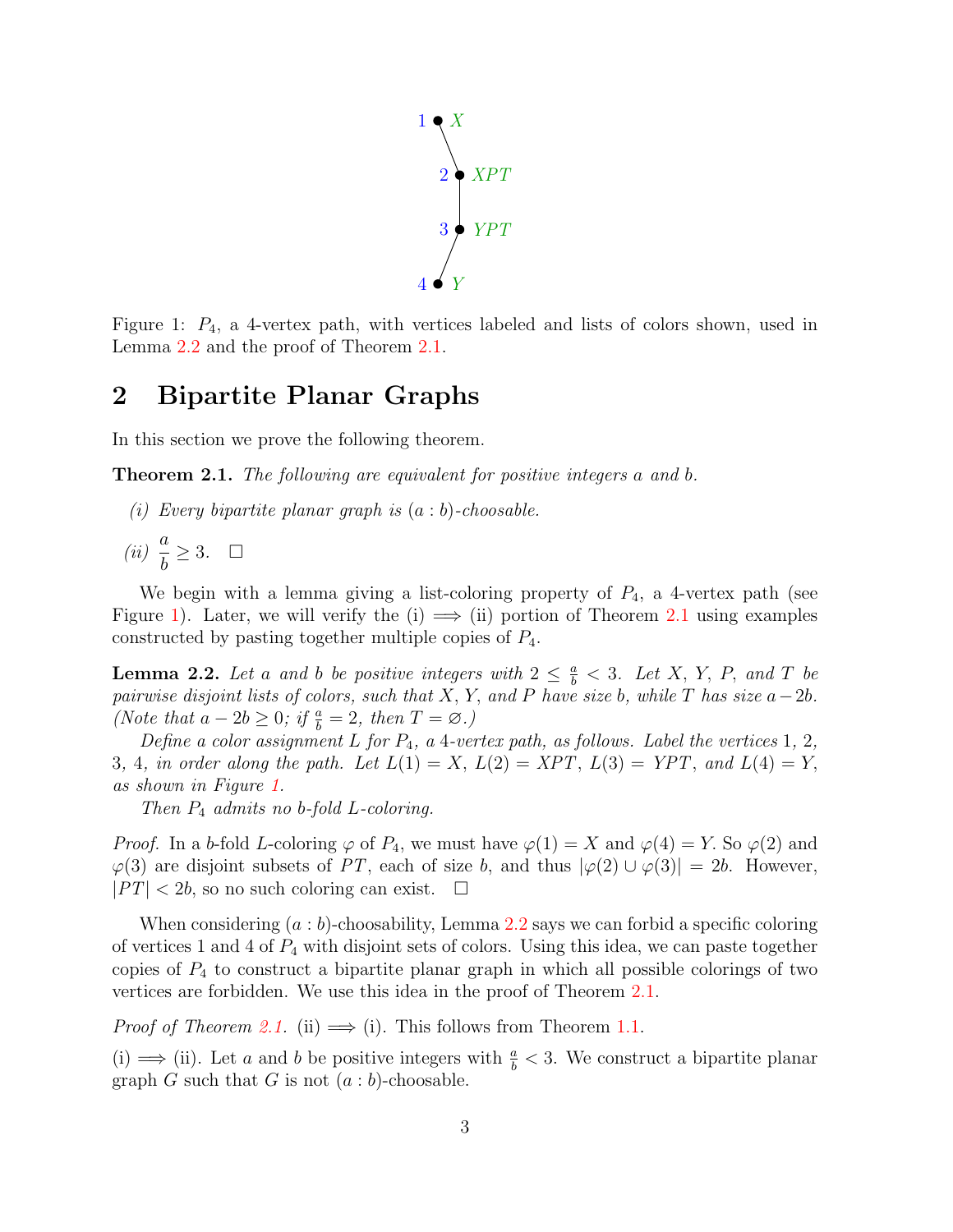

<span id="page-3-1"></span>Figure 2: Graph G from the (i)  $\implies$  (ii) part of the proof of Theorem [2.1,](#page-2-2) with vertices 1 and 4 labeled. Each copy of  $P_4$  is labeled with a circled number from 1 to q.

If  $\frac{a}{b} < 2$ , then we may let  $G = K_2$ . Suppose, therefore, that  $2 \leq \frac{a}{b} < 3$ . Let

$$
q = \binom{a}{b} \binom{a-b}{b}.
$$

To construct graph  $G$ , begin with  $q$  copies of  $P_4$ , pictured in Figure [1.](#page-2-3) Identify all the 1 vertices in these copies, labeling the resulting vertex as 1. Similarly identify all the 4 vertices, labeling the resulting vertex as 4. Add an edge joining vertices 1 and 4. Let G be the resulting graph. See Figure [2](#page-3-1) for an illustration of graph G. (The construction of G is a variation on a construction of Barát, Joret, & Wood  $[2, \text{proof of Thm. 1}].$  $[2, \text{proof of Thm. 1}].$ 

Graph G is bipartite and planar. It remains to show that G is not  $(a : b)$ -choosable.

Assign vertices 1 and 4 the same list of a colors. The number of ways these two vertices can be colored with disjoint sets of size b is  $\binom{a}{b}$  $\binom{a}{b}\binom{a-b}{b} = q$ . Create an (arbitrary) correspondence between these colorings and the q copies of  $P_4$ . For each possible coloring of vertices 1 and 4, assign lists of colors to the 2 and 3 vertices in the corresponding copy of  $P_4$  so that Lemma [2.2](#page-2-1) allows us to conclude that vertices 1 and 4 cannot be colored in this manner.

The result is an assignment L of lists of colors with  $|L(v)| = a$  for all  $v \in V(G)$ , such that G admits no b-fold L-coloring, since no coloring is possible for vertices 1 and 4. Thus, G is not  $(a:b)$ -choosable.  $\square$ 

### <span id="page-3-0"></span>3 General Planar Graphs

In this section we prove the following theorem.

<span id="page-3-2"></span>**Theorem 3.1.** Let a and b be positive integers. If  $\frac{a}{b} < \frac{22}{5}$  $\frac{d^{22}}{5}$ , then there exists a planar graph G such that G is not  $(a:b)$ -choosable.  $\Box$ 

Once again, our proof will use examples constructed by pasting together small graphs. Our construction is somewhat similar to one due to Zhu  $[19, \text{Lemma 2}, \text{proof of Thm. 1}]$  $[19, \text{Lemma 2}, \text{proof of Thm. 1}]$  which, in turn, has similarities with a construction of Gutner  $[8, \text{proof of Thm. } 1.7]$  $[8, \text{proof of Thm. } 1.7]$ .

We begin with two lemmas concerning graphs we call  $F_1$  and  $F_2$ , which are pictured in the top of Figure [3](#page-4-0) and in Figure [4,](#page-6-0) respectively.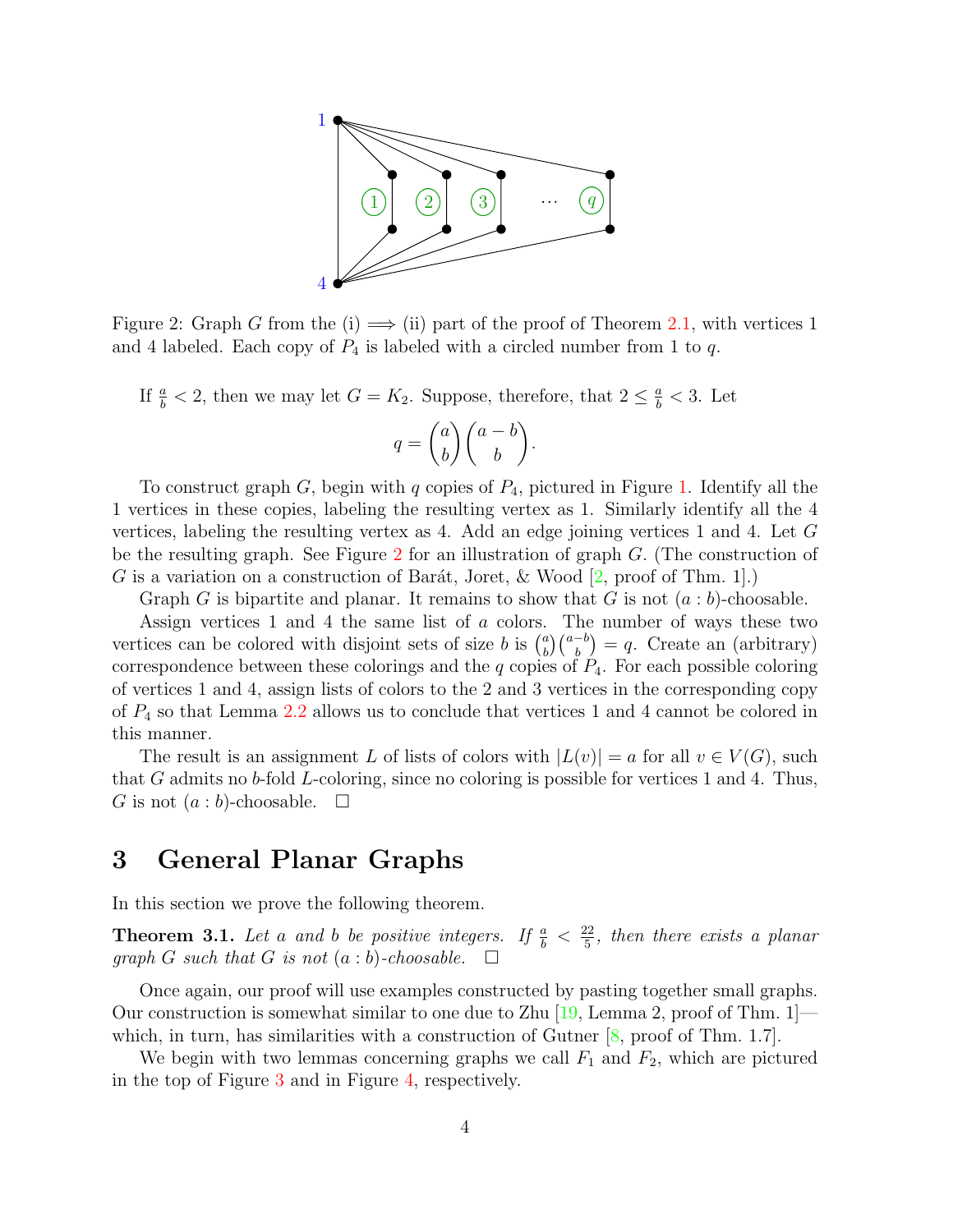

<span id="page-4-0"></span>Figure 3: Above, graph  $F_1$  from Lemmas [3.2](#page-4-1) and [3.3.](#page-5-0) Below, detail of  $F_1$  showing lists of colors assigned to vertices 2 through 8. Graph  $F_1$  is identical to a graph of Gutner  $[8,$ Figure 1] and of Voigt & Wirth [\[16,](#page-13-4) Figure 1]; however, our color lists differ.

<span id="page-4-1"></span>**Lemma 3.2.** Let a and b be positive integers with  $4 \leq \frac{a}{b} < \frac{22}{5}$  $\frac{p_2}{5}$ . Let X, Y, P, Q, R, and T be pairwise disjoint lists of colors, such that  $X, Y, P, Q$ , and R have size b, while  $T$  has size  $a - 4b$ . (Note that  $a - 4b \geq 0$ ; if  $\frac{a}{b} = 4$ , then  $T = \emptyset$ .)

Let  $F_1$  be the graph pictured in the top portion of Figure [3,](#page-4-0) with vertices labeled  $1, \ldots, 9$ as shown. Define a color assignment L such that  $L(1) = X$  and  $L(9) = Y$ , while vertices 2 through 8 are assigned lists of colors as shown in the bottom portion of Figure [3.](#page-4-0)

Then in any b-fold L-coloring  $\varphi$  of  $F_1$ , we have  $|\varphi(8) \cap T| > \frac{1}{2}$  $\frac{1}{2}|T|$ ; that is, the set with which vertex 8 is colored includes more than half of the elements of T.

*Proof.* Suppose that  $\varphi$  is a b-fold L-coloring of F<sub>1</sub>. Observe that  $\varphi(v) \cap XY = \varnothing$  for all  $v \in \{2, \ldots, 8\}.$ 

We begin by proving two claims.

Claim 1.  $|\varphi(2) \cap \varphi(5)| > 5b - a$ .

Suppose not:  $|\varphi(2) \cap \varphi(5)| < 5b - a$ . Then

$$
|\varphi(2) \cup \varphi(5)| = |\varphi(2)| + |\varphi(5)| - |\varphi(2) \cap \varphi(5)|
$$
  
> b + b - (5b - a)  
= a - 3b.

Colors usable on vertices 3 and 4 are those in  $PQRT$ : a total of  $3b+(a-4b)=a-b$  colors. Removing colors in  $\varphi(2) \cup \varphi(5)$ —more than  $a - 3b$  colors, by the above—the number of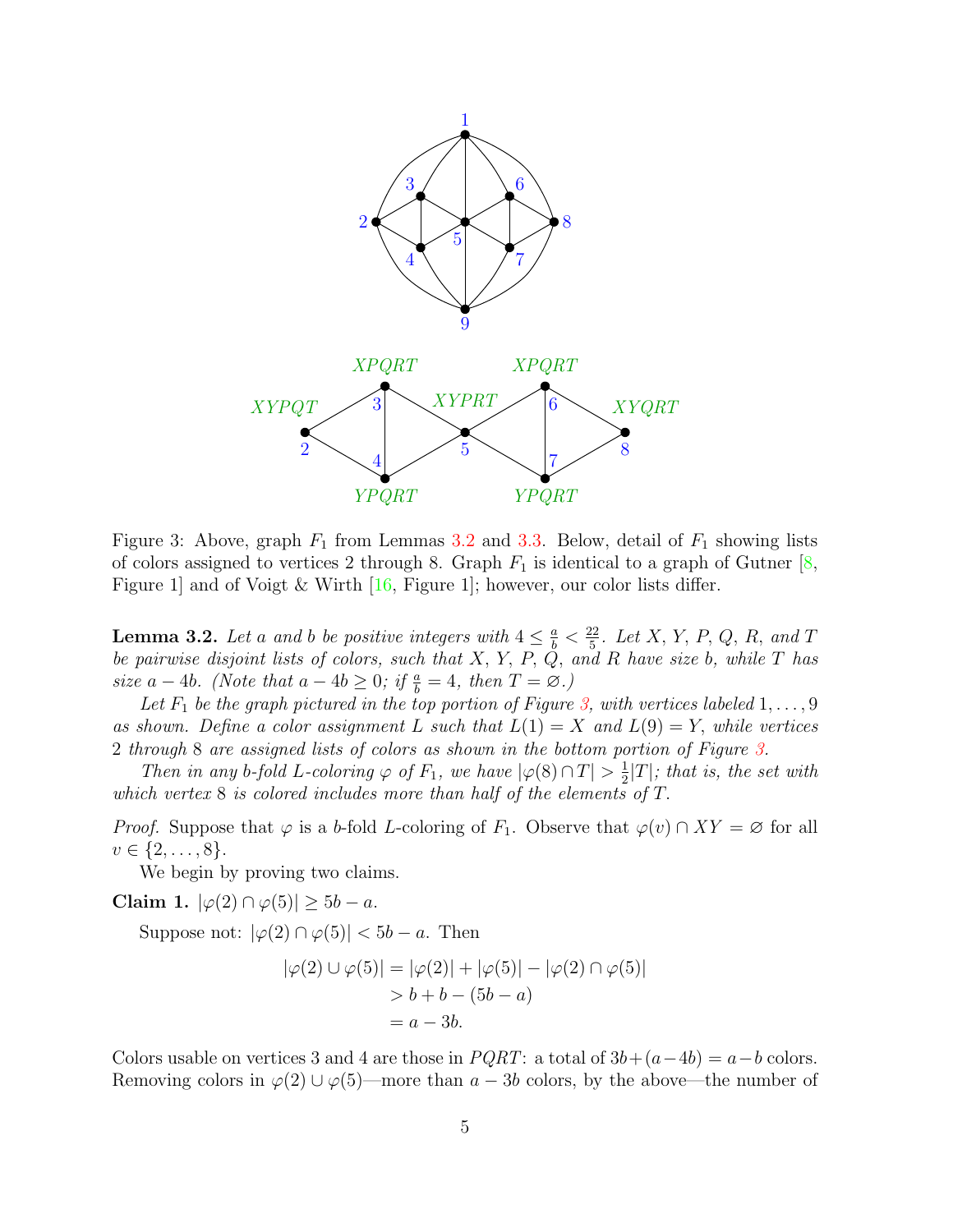colors still available for vertices 3 and 4 is less than  $(a - b) - (a - 3b) = 2b$ . But vertices 3 and 4 are adjacent, so  $|\varphi(3) \cup \varphi(4)| = 2b$ , a contradiction, and Claim 1 is proven. Claim 2.  $|\varphi(5) \cap \varphi(8)| \ge 5b - a$ .

The proof of Claim 2 is much the same as that of Claim 1; only the vertex labels differ. Finishing. Now we prove the conclusion of the lemma, that

$$
|\varphi(8) \cap T| > \frac{1}{2}|T|.
$$

Suppose not:  $|\varphi(8) \cap T| \leq \frac{1}{2}|T| = \frac{a-4b}{2}$ . Then  $10b - 2a < |\varphi(2) \cap \varphi(5)| + |\varphi(5) \cap \varphi(8)|$  by Claims 1 & 2  $\leq (|\varphi(5) \cap P| + |\varphi(5) \cap T|)$  $+\left(|\varphi(5)\cap R|+|\varphi(8)\cap T|\right)$  $= |\varphi(5)| + |\varphi(8) \cap T|$  $\leq b +$  $a - 4b$ 2 by our supposition = a 2  $-\,b.$ 

Gathering terms in  $10b - 2a \leq \frac{a}{2} - b$ , we have:

$$
11b \le \frac{5}{2}a
$$
  

$$
< \frac{5}{2} \cdot \frac{22}{5}b = 11b
$$
 since  $\frac{a}{b} < \frac{22}{5}$ .

But  $11b < 11b$  is impossible, and the lemma is proven.  $\Box$ 

<span id="page-5-0"></span>**Lemma 3.3.** Let a and b be positive integers with  $4 \leq \frac{a}{b} < \frac{22}{5}$  $\frac{d^{22}}{5}$ . Let X, Y, P, Q, R, and T be pairwise disjoint lists of colors, such that  $X, Y, P, Q$ , and R have size b, while T has size  $a - 4b$ . (Note that  $a - 4b \geq 0$ ; if  $\frac{a}{b} = 4$ , then  $T = \emptyset$ .)

Let  $F_1$  be the graph pictured in the top portion of Figure [3.](#page-4-0) Construct graph  $F_2$  as follows: take two copies of  $F_1$ , the first with vertices labeled  $1, \ldots, 9$ , as in Figure [3,](#page-4-0) the second with vertices similarly labeled  $1', \ldots, 9'$ . Identify vertices 1 and 1', labeling the resulting vertex as 1. Similarly identify vertices 9 and 9', labeling the resulting vertex as 9. Lastly, add an edge joining vertices 8 and 8'. The resulting graph  $F_2$  is shown in Figure [4.](#page-6-0)

Define a color assignment L such that  $L(1) = X$  and  $L(9) = Y$ , while vertices 2 through 8 are assigned lists of colors as shown in the bottom portion of Figure [3.](#page-4-0) Let vertices  $2', \ldots, 8'$  be similarly assigned colors so that vertex  $2'$  has the same list as vertex  $2,$  vertex  $3'$  has the same list as  $3,$  and so on.

Then graph  $F_2$  admits no b-fold L-coloring.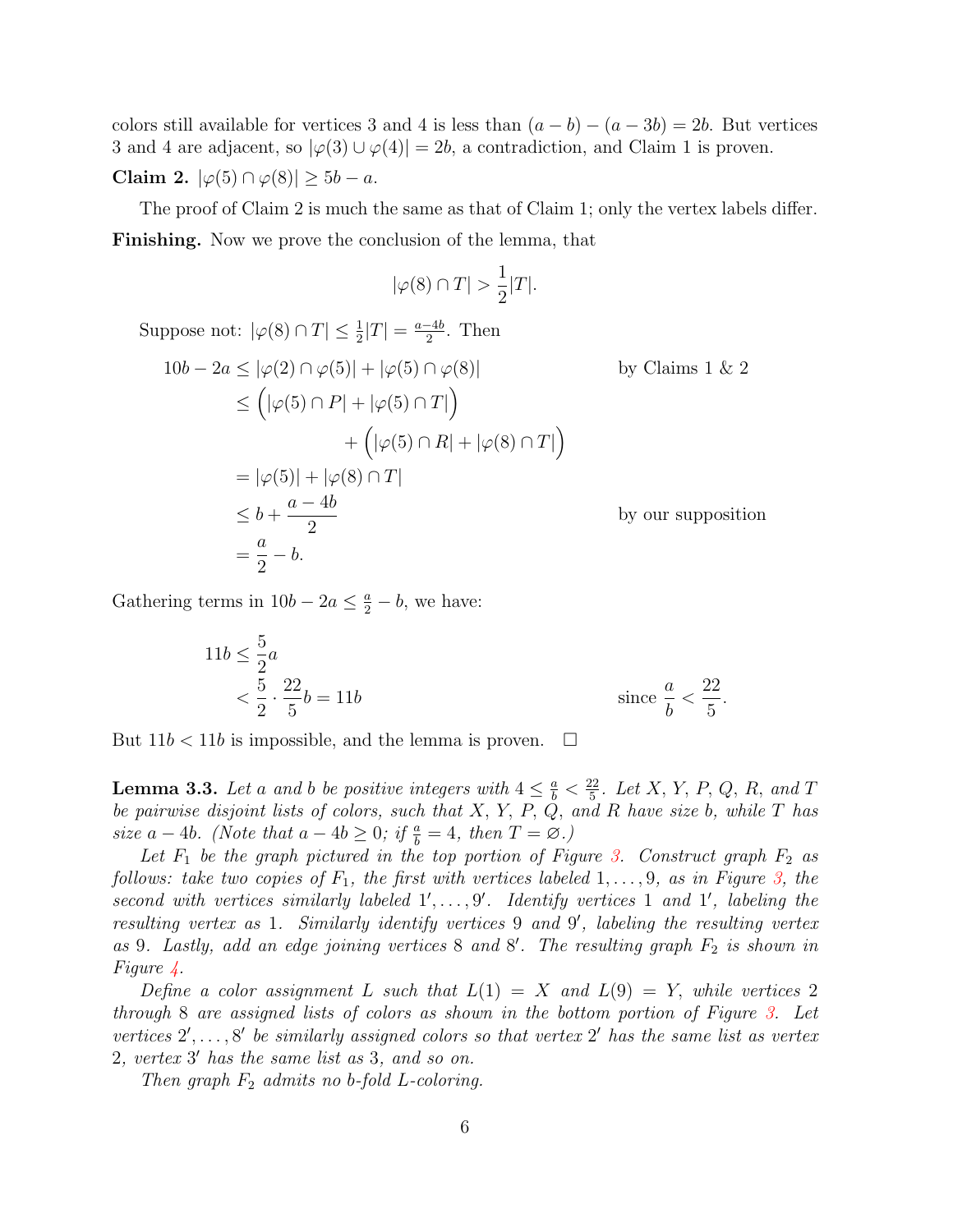

<span id="page-6-0"></span>Figure 4: Graph  $F_2$  from Lemma [3.3](#page-5-0) and the proof of Theorem [3.1.](#page-3-2)

*Proof.* Suppose that  $\varphi$  is a b-fold L-coloring of  $F_2$ . By Lemma [3.2,](#page-4-1) more than half of the elements of T lie in  $\varphi(8)$ . Similarly, more than half of the elements of T lie in  $\varphi(8')$ . So  $\varphi(8) \cap \varphi(8') \neq \emptyset$ . But since vertices 8 and 8' are adjacent, this is impossible.  $\Box$ 

When considering  $(a:b)$ -choosability, Lemma [3.3](#page-5-0) says we can forbid a specific coloring of vertices 1 and 9 of  $F_2$  with disjoint sets of colors. Using this idea, we can paste together copies of  $F_2$  to construct a planar graph in which all possible colorings of two vertices are forbidden. We use this idea to prove Theorem [3.1.](#page-3-2)

*Proof of Theorem [3.1.](#page-3-2)* Let a and b be positive integers with  $\frac{a}{b} < \frac{22}{5}$  $\frac{22}{5}$ . We construct a planar graph  $G$  such that  $G$  is not  $(a:b)$ -choosable.

If  $\frac{a}{b} < 4$ , then we may let  $G = K_4$ . Suppose, therefore, that  $4 \leq \frac{a}{b} < \frac{22}{5}$  $\frac{22}{5}$ . Let

$$
q = \binom{a}{b} \binom{a-b}{b}.
$$

To construct graph  $G$ , begin with  $q$  copies of graph  $F_2$ , pictured in Figure [4.](#page-6-0) Identify all the 1 vertices in these copies, labeling the resulting vertex as 1. Similarly identify all the 9 vertices, labeling the resulting vertex as 9. Add an edge joining vertices 1 and 9. Let  $G$  be the resulting graph.

Graph G is planar. It remains to show that G is not  $(a:b)$ -choosable.

Assign vertices 1 and 9 the same list of a colors. The number of ways these two vertices can be colored with disjoint sets of size b is  $\binom{a}{b}$  $\binom{a}{b}\binom{a-b}{b} = q$ . Create an (arbitrary) correspondence between these colorings and the  $q$  copies of  $F_2$ . For each possible coloring of vertices 1 and 9, assign lists of colors to the  $2, \ldots, 8$  and  $2', \ldots, 8'$  vertices in the corresponding copy of  $F_2$  so that Lemma [3.3](#page-5-0) allows us to conclude that vertices 1 and 9 cannot be colored in this manner.

The result is an assignment L of lists of colors with  $|L(v)| = a$  for all  $v \in V(G)$ , such that G admits no b-fold L-coloring, since no coloring is possible for vertices 1 and 9. Thus, G is not  $(a:b)$ -choosable.  $\square$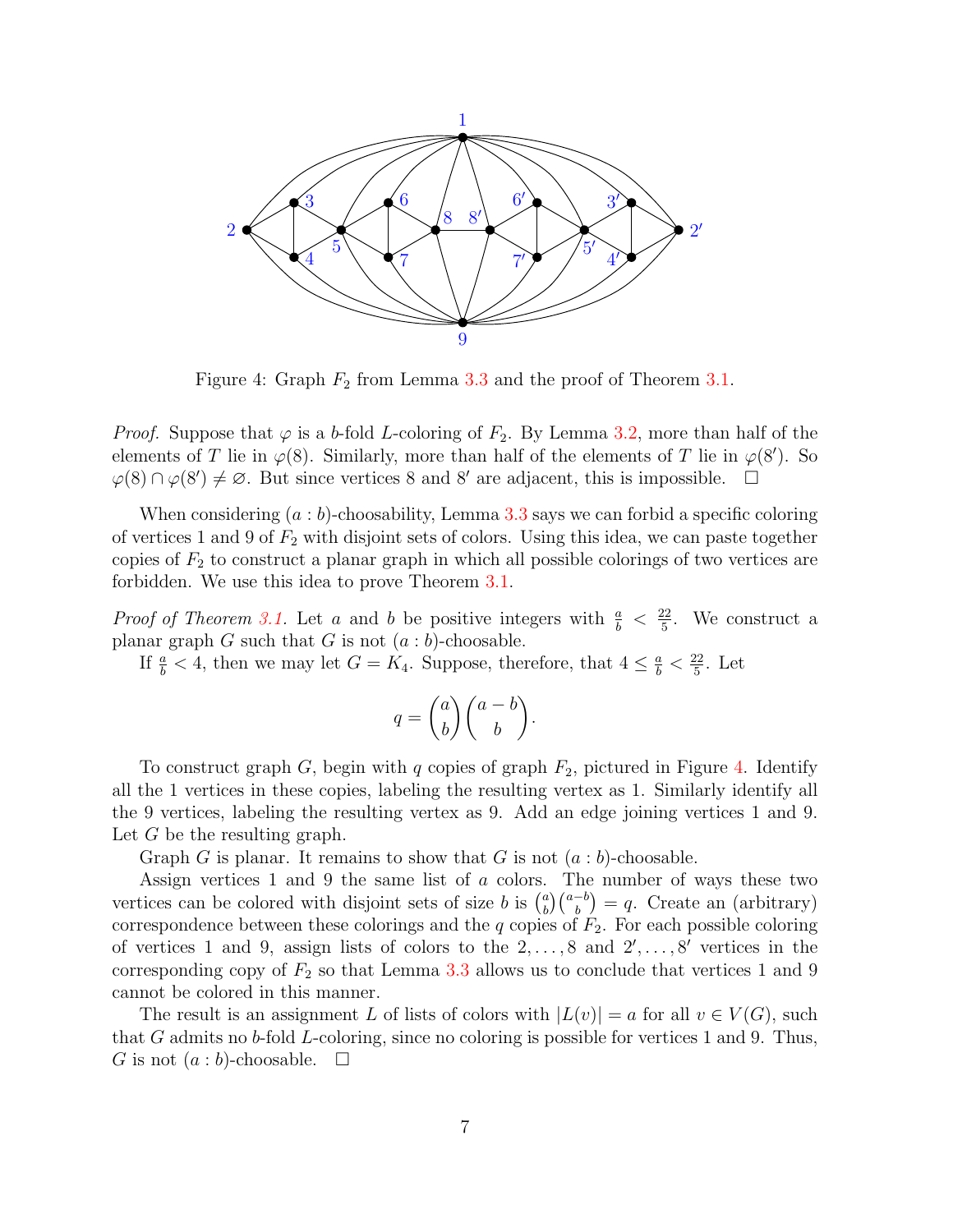We know that if  $\frac{a}{b} \ge 5$ , then every planar graph is  $(a : b)$ -choosable (Theorem [1.2\)](#page-1-0), while, if  $\frac{a}{b} < \frac{22}{5}$  $\frac{d^2}{d^2}$ , then there exists a planar graph that is not  $(a : b)$ -choosable (Theo-rem [3.1\)](#page-3-2). From  $\frac{22}{5} = 4\frac{2}{5}$  to 5 is a sizable gap. Can we close this gap?

<span id="page-7-1"></span>Conjecture 3.4. There exists a real number r such that the following are equivalent for positive integers a and b.

(i) Every planar graph is  $(a:b)$ -choosable.

$$
(ii) \ \frac{a}{b} \geq r. \quad \Box
$$

If Conjecture [3.4](#page-7-1) is true, then  $\frac{22}{5} \le r \le 5$ , and it seems likely that r is either  $\frac{9}{2}$  or 5. Zhu  $[19, Conjecture 4]$  $[19, Conjecture 4]$  conjectured that every planar graph is  $(9:2)$ -choosable. If Zhu's conjecture and Conjecture [3.4](#page-7-1) both hold, then  $\frac{22}{5} = \frac{44}{10} \le r \le \frac{45}{10} = \frac{9}{2}$  $\frac{9}{2}$ , and most likely  $r=\frac{9}{2}$  $\frac{9}{2}$ .

As we will see in the next section, we are able to "close the gap" for the larger class of  $K_5$ -minor-free graphs, with  $r = 5$ ; see Theorem [4.1.](#page-7-2)

What about planar graphs with higher connectivity?

A number of examples have been found of planar graphs that are not 4-choosable. The examples due to Voigt  $[15]$ , Gutner  $[8]$ , and Mirzakhani  $[11]$  all have connectivity 3. Those due to Zhu [\[19\]](#page-13-2), along with the examples constructed in this work, have connectivity 2; however, by the well known fact that every edge-maximal simple planar graph of order at least 4 is 3-connected, we may add edges to these graphs to obtain 3-connected examples without compromising their properties.

Increasing connectivity to 4 is a different matter. All of the examples mentioned are constructed by pasting together small graphs along edges or triangular faces, which naturally leads to connectivity at most 3. We ask whether examples with greater connectivity exist.

Question 3.5. Does there exist a 4-connected planar graph that is not 4-choosable?  $\Box$ 

Question 3.6. For each positive integer m, does there exist a 4-connected planar graph that is not  $(4m : m)$ -choosable? What about ratios greater than  $4$ ?  $\square$ 

## <span id="page-7-0"></span>4  $K_5$ -Minor-Free Graphs

In this section we prove the following theorem.

<span id="page-7-2"></span>Theorem 4.1. The following are equivalent for positive integers a and b.

- (i) Every  $K_5$ -minor-free graph is  $(a : b)$ -choosable.
- $(ii) \frac{a}{b}$ b  $\geq 5.$   $\Box$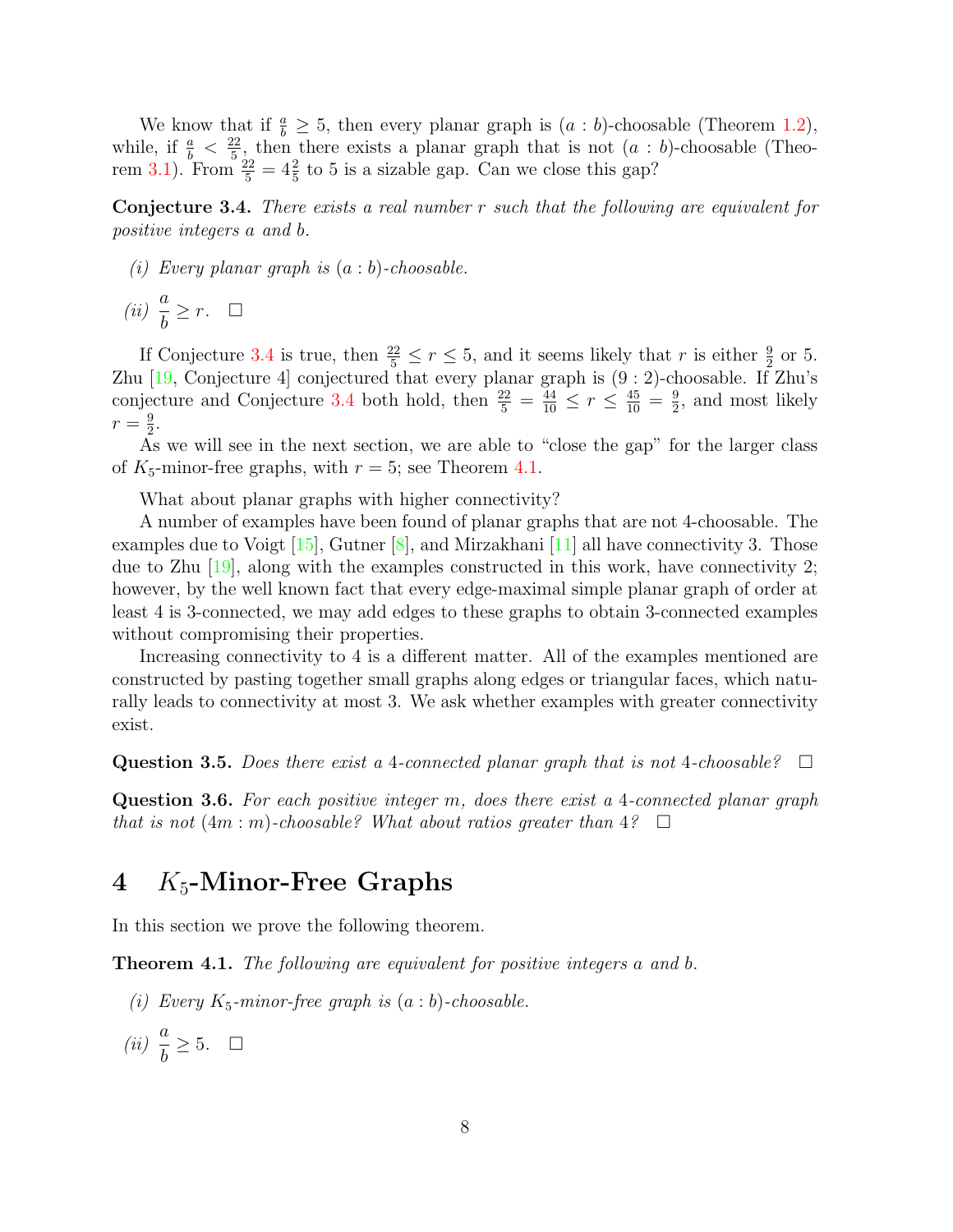

<span id="page-8-2"></span>Figure 5: Graph  $M_8$ , the 8-vertex Möbius ladder, also known as the Wagner Graph, used in Theorem [4.3](#page-8-0) and the proof of Lemma [4.4.](#page-8-1)

Our proof uses a method similar to the proof of Theorem [1.4](#page-1-1) by He, Miao, & Shen [\[10,](#page-12-9) Thm. 2.1, along with examples based on a construction of Barát, Joret,  $\&$  Wood [\[2,](#page-12-4) proof of Thm. 1].

We will make use of two previously known results. The first, due to Tuza & Voigt [\[14,](#page-13-0) Thm. 3.2], deals with list multicoloring of planar graphs.

<span id="page-8-3"></span>**Theorem 4.2** (Tuza & Voigt 1996). Let m be a positive integer. Let G be a plane near triangulation with outer cycle C. Suppose that L is a list assignment for G, with the following properties.

- (i) There are two adjacent vertices u and v of C with disjoint lists of length  $m$  each.
- (ii) All the other vertices of C have (unrestricted) lists of length  $3m$ .
- (iii) All vertices of  $G C$  have lists of length 5m.

Then G admits an m-fold L-coloring.  $\Box$ 

The second previously known result is a structure theorem for  $K_5$ -minor-free graphs proven by Wagner [\[17\]](#page-13-5) and often called Wagner's Theorem. As Wagner used terminology very different from ours, we give a statement based on that of Diestel [\[3,](#page-12-10) Thm. 8.3.4].

<span id="page-8-0"></span>**Theorem 4.3** (Wagner 1937). Let G be an edge-maximal  $K_5$ -minor-free graph. If  $|V(G)| \ge$ 4, then G can be constructed recursively, by pasting along triangles and  $K_2$ s, from plane triangulations and copies of the graph  $M_8$ —the 8-vertex Möbius ladder or Wagner Graph, shown in Figure [5.](#page-8-2)  $\Box$ 

We begin with the following lemma, which generalizes a lemma of Skrekovski  $[12,$  $[12,$ Lemma 2.2] and of He, Miao, & Shen [\[10,](#page-12-9) Lemma 2.1] to list multicoloring. Our proof follows similar lines to that of He, Miao, & Shen.

<span id="page-8-1"></span>**Lemma 4.4.** Let m be a positive integer. Let G be an edge-maximal  $K_5$ -minor-free graph, and let L be a list assignment for G such that  $|L(v)| \ge 5m$  for each  $v \in V(G)$ . Suppose that H is a subgraph of G isomorphic to  $K_2$  or  $K_3$ , and  $\varphi$  is an m-fold L-coloring of H. Then  $\varphi$  can be extended to an m-fold L-coloring of G.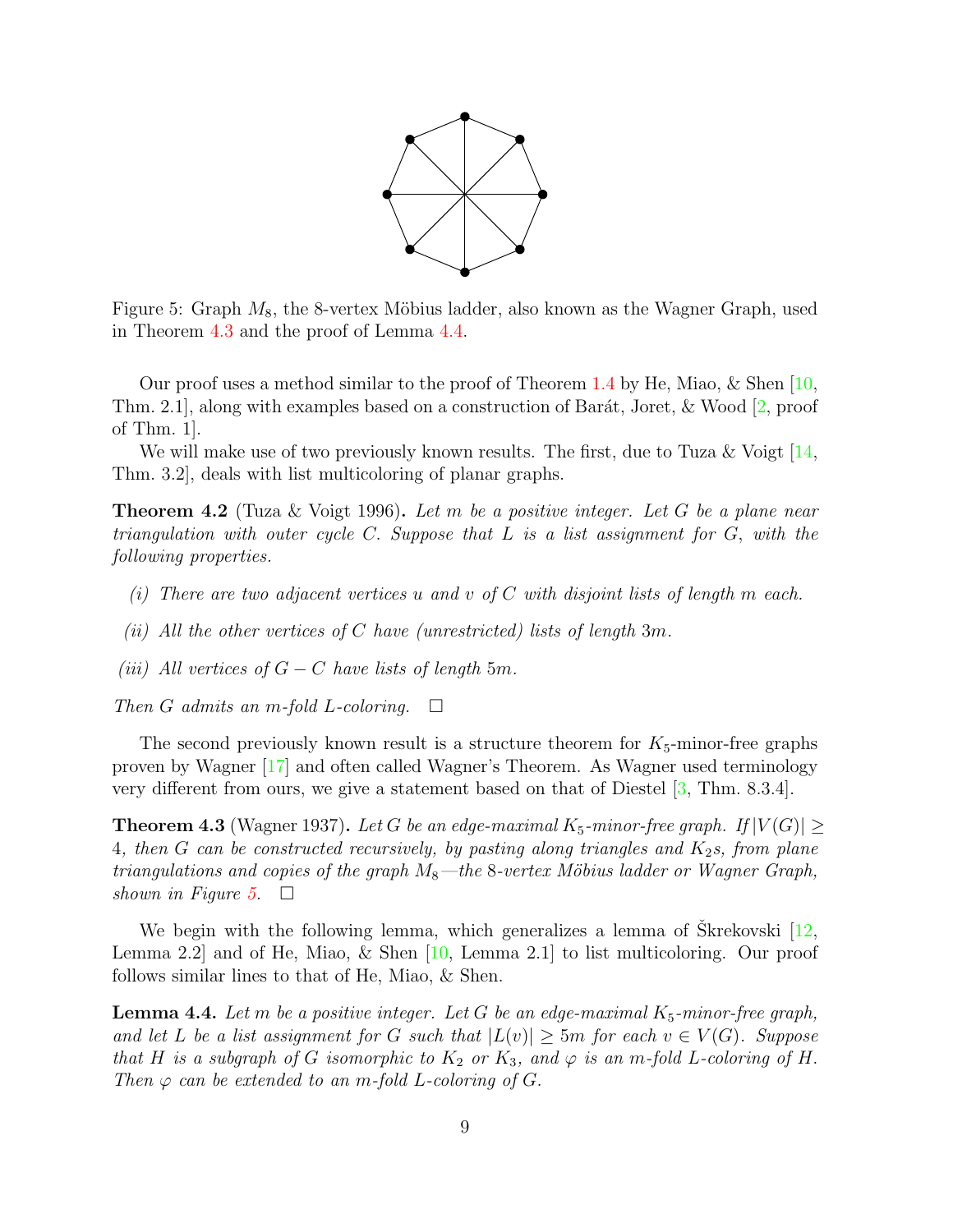

<span id="page-9-1"></span>Figure 6: Graph  $N_8 \cong K_{2,2,2}$ , the octahedron graph, with vertices labeled and lists of colors shown, used in Lemma [4.5](#page-9-0) and the proof of Theorem [4.1.](#page-7-2)

*Proof.* We proceed by induction on  $|V(G)|$ . The result is immediate when  $|V(G)| \leq 3$ . Suppose  $|V(G)| \geq 4$ .

First suppose G has a separating  $K_2$  or  $K_3$ . We may write  $G = G_1 \cup G_2$ , where  $G_1 \cap G_2$ is  $K_2$  or  $K_3$ . Then H must be contained in either  $G_1$  or  $G_2$ ; without loss of generality say  $G_1$ . Apply the induction hypothesis to  $G_1$ , with H precolored by  $\varphi$ —adding edges to  $G_1$ as necessary to make it edge-maximal  $K_5$ -minor-free. Using the resulting multicoloring, precolor  $G_1 \cap G_2$  and apply the induction hypothesis to  $G_2$ —once again adding edges as necessary. Pasting the two resulting multicolorings together gives the required m-fold L-coloring of G.

Now suppose  $G \cong M_8$ , the Wagner Graph; see Figure [5.](#page-8-2) Then the vertices of  $G - H$ may be colored from their lists in any order, since every vertex in  $G$  has degree 3.

We are left with the case in which  $G$  is not the Wagner Graph and has no separating  $K_2$  or  $K_3$ . By Theorem [4.3,](#page-8-0) G is a plane triangulation. We may assume that H is  $K_3$ ; otherwise choose a vertex that lies in a triangle containing  $H$ , color this vertex using colors in its list that are not used on either vertex of  $H$ , and add the new vertex to  $H$ .

Since  $H$  is a triangle and is not separating, we can embed  $G$  in the plane so that H is the outer face. Denote the vertices of H by x, y, z. Define a new list assignment L' for G as follows. Let  $L'(x) = \varphi(x)$ ,  $L'(y) = \varphi(y)$ , and  $L'(z) = \varphi(x) \cup \varphi(y) \cup \varphi(z)$ . For each vertex  $v \in V(G) - \{x, y, z\}$ , let  $L'(v)$  be a 5m-element subset of  $L(v)$ . Apply Theorem [4.2](#page-8-3) to obtain an m-fold L'-coloring of G that extends  $\varphi$ . This is the required m-fold L-coloring of  $G$ .  $\Box$ 

Next we prove a list-coloring property of the octahedron graph.

<span id="page-9-0"></span>**Lemma 4.5.** Let a and b be positive integers with  $4 \leq \frac{a}{b} < 5$ . Let X, Y, Z, P, Q, and T be pairwise disjoint lists of colors, such that  $X, Y, Z, P$ , and  $Q$  have size b, while  $T$  has size  $a - 4b$ . (Note that  $a - 4b \geq 0$ ; if  $\frac{a}{b} = 4$ , then  $T = \emptyset$ .)

Let  $N_8 \cong K_{2,2,2}$  be the octahedron graph with list assignment L shown in Figure [6.](#page-9-1) Then graph  $N_8$  admits no b-fold L-coloring.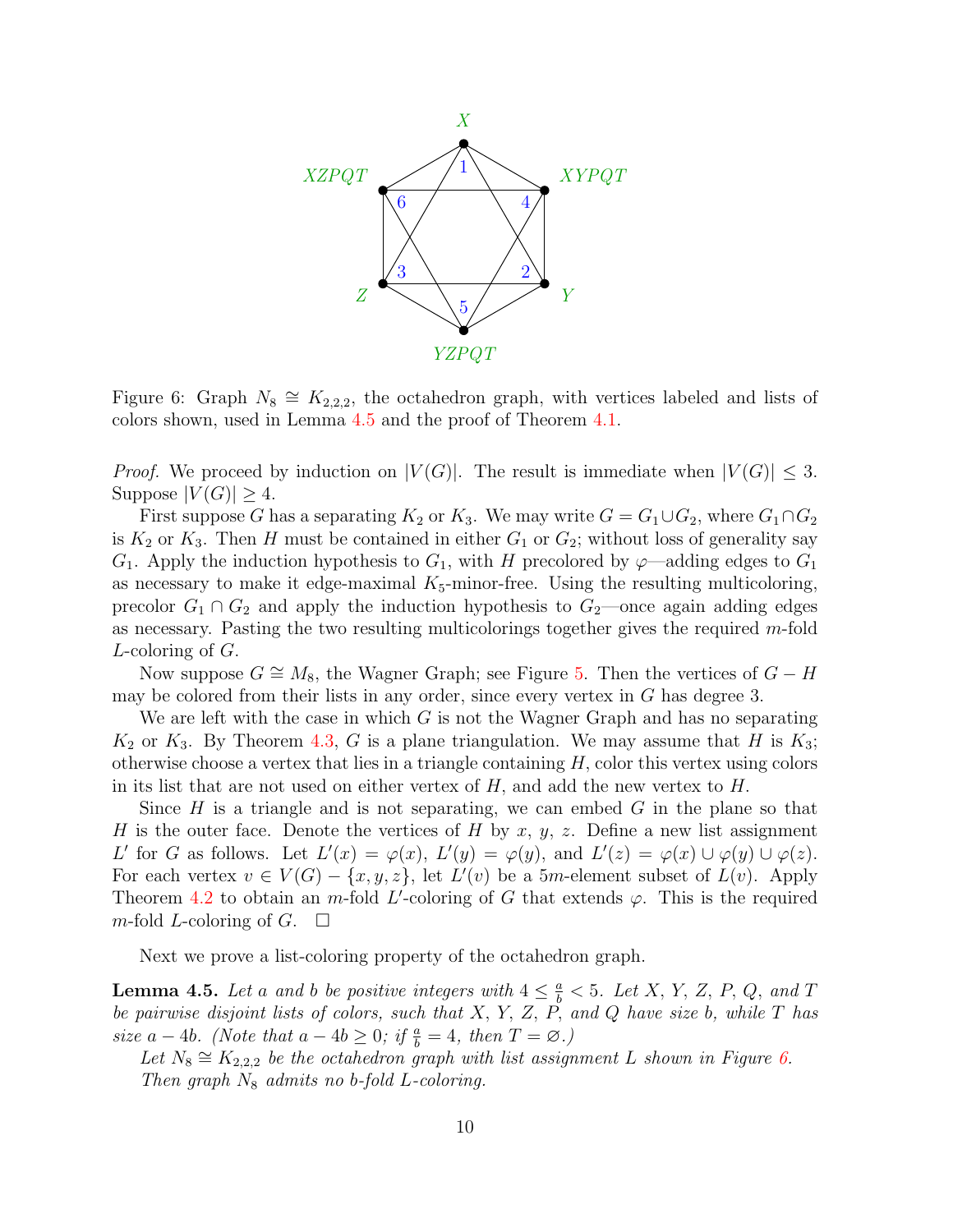*Proof.* In a b-fold L-coloring  $\varphi$  of  $N_8$ , we must have  $\varphi(1) = X$ ,  $\varphi(2) = Y$ , and  $\varphi(3) = Z$ . So  $\varphi(4)$ ,  $\varphi(5)$ , and  $\varphi(6)$  are pairwise disjoint subsets of PQT, each of size b, and thus  $|\varphi(4) \cup \varphi(5) \cup \varphi(6)| = 3b$ . However,  $|PQT| < 3b$ , so no such coloring can exist.  $\square$ 

When considering  $(a:b)$ -choosability, Lemma [4.5](#page-9-0) says we can forbid a specific coloring of vertices 1, 2, and 3 of the octahedron graph  $N_8$  with pairwise disjoint sets of colors. Using this idea, we can paste together copies of  $N_8$  to construct a  $K_5$ -minor-free graph in which all possible colorings of three vertices are forbidden. We use this idea in the proof of Theorem [4.1.](#page-7-2)

*Proof of Theorem [4.1.](#page-7-2)* (ii)  $\implies$  (i). Let a and b be positive integers with  $\frac{a}{b} \geq 5$ . Let G be a  $K_5$ -minor-free graph. We may assume that G is edge-maximal  $K_5$ -minor-free; otherwise add edges until it is. Let L be a list assignment of G such that  $|L(v)| = a$  for each  $v \in V(G)$ . It suffices to show that G admits a b-fold L-coloring.

If  $|V(G)| < 2$ , then the result is immediate. If  $|V(G)| \geq 2$ , then let H be the subgraph induced by two (arbitrary) adjacent vertices. Let  $m = b$ , and let  $\varphi$  be an m-fold L-coloring of H. Applying Lemma [4.4,](#page-8-1) we obtain the required b-fold L-coloring of  $G$ .

(i)  $\implies$  (ii). Let *a* and *b* be positive integers with  $\frac{a}{b}$  < 5. We construct a *K*<sub>5</sub>-minor-free graph G such that G is not  $(a:b)$ -choosable.

If  $\frac{a}{b} < 4$ , then we may let  $G = K_4$ . Suppose, therefore, that  $4 \leq \frac{a}{b} < 5$ . Let

$$
q = \binom{a}{b} \binom{a-b}{b} \binom{a-2b}{b}.
$$

To construct graph G, begin with q copies of the octahedron graph  $N_8$ , pictured in Figure [6.](#page-9-1) In each copy, there is a triangle having vertices labeled 1, 2, 3. Paste along all of these triangles to obtain  $G$ , so that  $G$  has just one vertex labeled 1, and similarly for 2 and 3. See Figure [7](#page-11-0) for an illustration of graph G. (The construction of graph G is a variation on a construction of Barát, Joret, & Wood  $[2, \text{proof of Thm. 1}].$  $[2, \text{proof of Thm. 1}].$ 

Graph G has no  $K_5$  minor. It remains to show that G is not  $(a:b)$ -choosable.

Assign vertices 1, 2, and 3 the same list of a colors. The number of ways these three vertices can be colored with pairwise disjoint sets of size b is  $\binom{a}{b}$  $\binom{a}{b}\binom{a-b}{b} = q.$  Create an (arbitrary) correspondence between these colorings and the  $q$  copies of  $N_8$ . For each possible coloring of vertices 1, 2, 3, assign lists of colors to the other 3 vertices of the corresponding copy of  $N_8$  so that Lemma [4.5](#page-9-0) allows us to conclude that vertices 1, 2, 3 cannot be colored in this manner.

The result is an assignment L of lists of colors with  $|L(v)| = a$  for all  $v \in V(G)$ , such that G admits no b-fold L-coloring, since no coloring is possible for vertices  $1, 2, 3$ . Thus, G is not  $(a:b)$ -choosable.  $\square$ 

What about forbidding clique minors of orders other than 5? Results similar to Theorem [4.1](#page-7-2) can easily be proven for smaller clique minors.

<span id="page-10-0"></span>**Theorem 4.6.** Let t be a positive integer with  $2 \le t \le 4$ . Then the following are equivalent for positive integers a and b.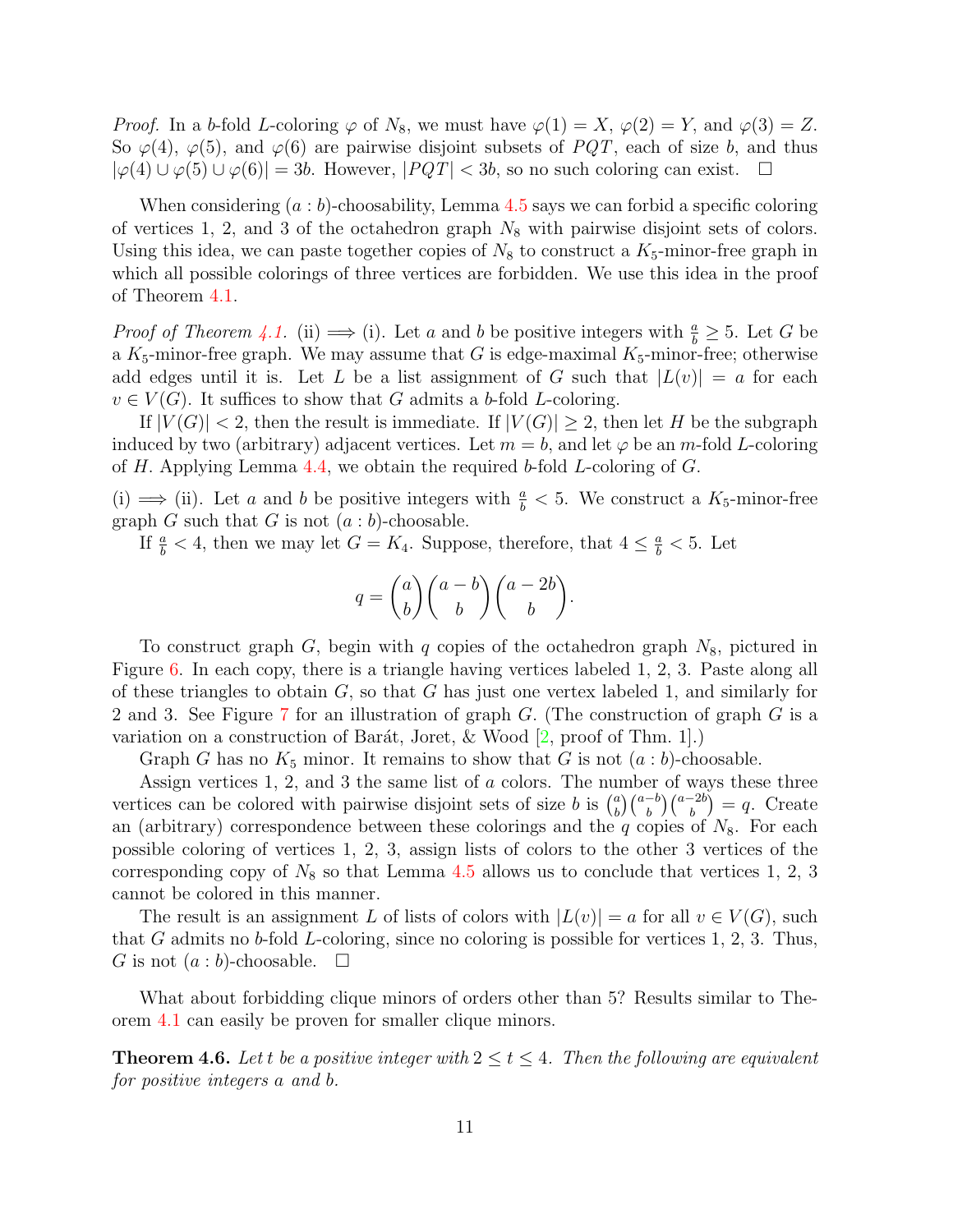

<span id="page-11-0"></span>Figure 7: Graph G from the (i)  $\implies$  (ii) part of the proof of Theorem [4.1:](#page-7-2) q copies of the octahedron graph  $N_8$  (see Figure [6\)](#page-9-1) pasted together, with the 1, 2, 3 triangles identified. Each copy of  $N_8$  is labeled with a circled number from 1 to q.

- (i) Every  $K_t$ -minor-free graph is  $(a:b)$ -choosable.
- $(ii) \frac{a}{i}$ b  $\geq t-1.$   $\Box$

*Proof.* (i)  $\implies$  (ii). Graph  $K_{t-1}$  is a  $K_t$ -minor-free graph that is not  $(a:b)$ -choosable for any a, b with  $\frac{a}{b} < t - 1$ .

(ii)  $\implies$  (i). For  $2 \le t \le 4$ , every  $K_t$ -minor-free graph with order at least 1 has a vertex of degree at most  $t - 2$ . In particular, a  $K_2$ -minor-free graph is an edgeless graph, which of course has a vertex of degree at most 0. A  $K_3$ -minor-free graph is a forest, which must have a vertex of degree at most 1. And it follows from a proof of Dirac [\[4,](#page-12-11) p. 87] (see also Duffin [\[5,](#page-12-12) Thm. 1, Corollary 4]) that a  $K_4$ -minor-free graph must have a vertex of degree at most 2.

By a simple inductive argument, then, for  $2 \le t \le 4$ , every  $K_t$ -minor-free graph is  $(a:b)$ -choosable for all a, b with  $\frac{a}{b}$  ≥ t − 1 (see Tuza & Voigt [\[14,](#page-13-0) Thm. 2.1]).  $\Box$ 

Theorem [4.6](#page-10-0) is not really new; it simply restates well known ideas. But it is a result in our desired form (see Section [1\)](#page-0-0), and considering it together with Theorem [4.1](#page-7-2) is suggestive. We ask whether results of this kind hold for  $K_t$ -minor-free graphs for larger values of t.

<span id="page-11-1"></span>**Question 4.7.** Is it true that for each integer  $t \geq 2$ , there exists a real number  $r_t$  such that the following are equivalent for positive integers a and b?

- (i) Every  $K_t$ -minor-free graph is  $(a:b)$ -choosable.
- $(ii) \frac{a}{i}$  $\frac{a}{b} \geq r_t$ .  $\Box$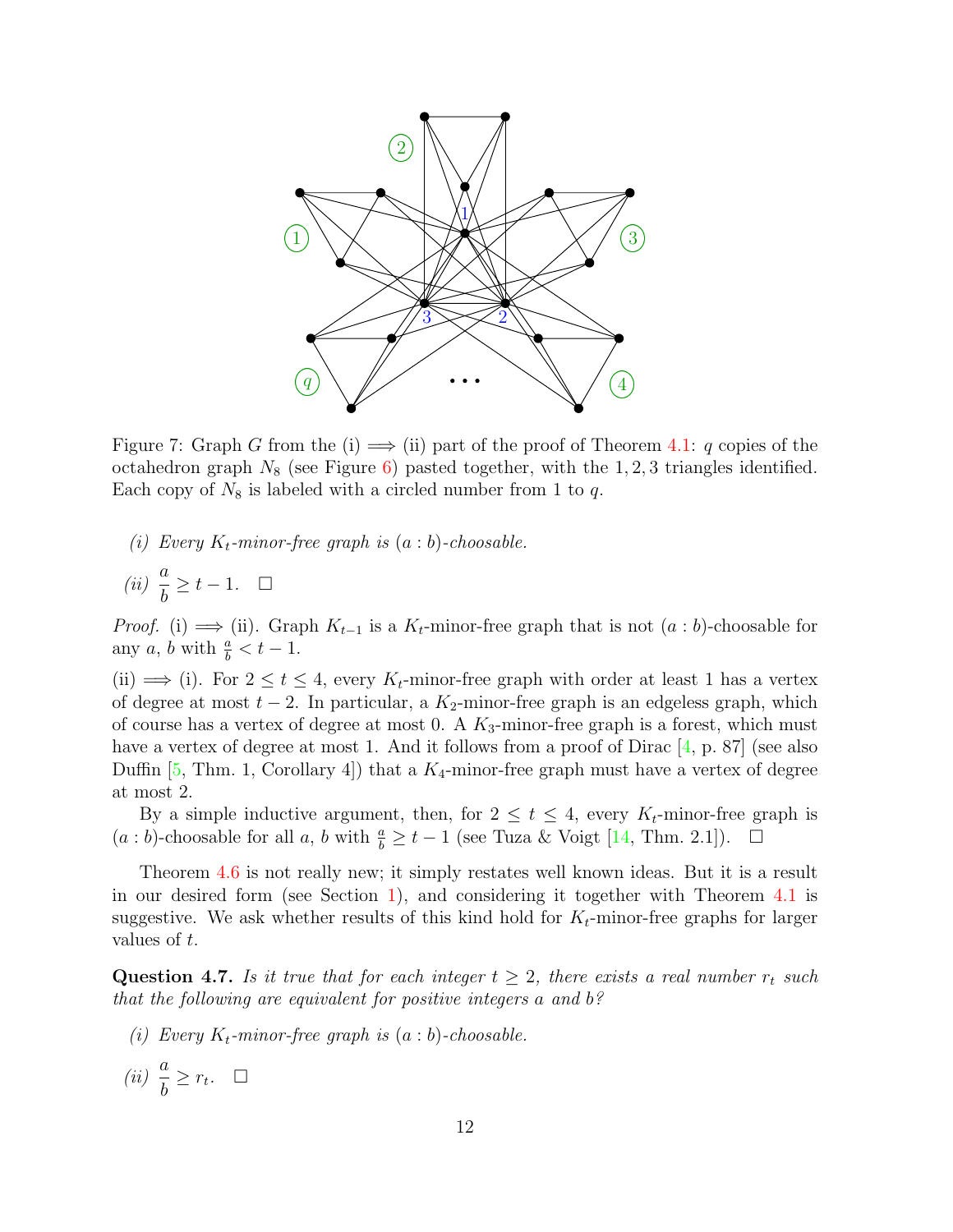Question [4.7](#page-11-1) has an affirmative answer for  $2 \le t \le 5$ , by Theorems [4.1](#page-7-2) and [4.6.](#page-10-0) It remains open for larger values of t.

# References

- <span id="page-12-1"></span>[1] N. Alon and M. Tarsi, Colorings and orientations of graphs, Combinatorica 12 (1992), no. 2, 125–134. [MR1179249.](https://mathscinet.ams.org/mathscinet-getitem?mr=MR1179249) [doi:10.1007/BF01204715](http://dx.doi.org/10.1007/BF01204715).
- <span id="page-12-4"></span>[2] J. Barát, G. Joret, and D. R. Wood, Disproof of the list Hadwiger conjecture, *Elec*tron. J. Combin. 18 (2011), no. 1, paper P232, 7 pp. [MR2861411.](https://mathscinet.ams.org/mathscinet-getitem?mr=MR2861411) [doi:10.37236/719](http://dx.doi.org/10.37236/719).
- <span id="page-12-10"></span>[3] R. Diestel, Graph Theory, 2nd ed., Graduate Texts in Mathematics 173, Springer, New York, 2000. [MR1743598.](https://mathscinet.ams.org/mathscinet-getitem?mr=MR1743598)
- <span id="page-12-11"></span>[4] G. A. Dirac, A property of 4-chromatic graphs and some remarks on critical graphs, J. London Math. Soc. 27 (1952), 85–92. [MR0045371.](https://mathscinet.ams.org/mathscinet-getitem?mr=MR0045371) [doi:10.1112/jlms/s1-27.1.85](http://dx.doi.org/10.1112/jlms/s1-27.1.85).
- <span id="page-12-12"></span>[5] R. J. Duffin, Topology of series-parallel networks, J. Math. Anal. Appl. 10 (1965), 303–318. [MR0175809.](https://mathscinet.ams.org/mathscinet-getitem?mr=MR0175809) [doi:10.1016/0022-247X\(65\)90125-3](http://dx.doi.org/10.1016/0022-247X(65)90125-3).
- <span id="page-12-0"></span>[6] P. Erdős, A. L. Rubin, and H. Taylor, Choosability in graphs, in *Proceedings of the* West Coast Conference on Combinatorics, Graph Theory and Computing (Humboldt State Univ., Arcata, Calif., 1979), pp. 125–157, Congress. Numer. XXVI, Utilitas Math., Winnipeg, Man., 1980. [MR0593902.](https://mathscinet.ams.org/mathscinet-getitem?mr=MR0593902)
- <span id="page-12-2"></span>[7] S. Gutner, Choice Numbers of Graphs, M.Sc. thesis, Tel Aviv University, 1992.
- <span id="page-12-6"></span>[8] S. Gutner, The complexity of planar graph choosability, *Discrete Math.* **159** (1996), no. 1-3, 119–130. [MR1415287.](https://mathscinet.ams.org/mathscinet-getitem?mr=MR1415287) [doi:10.1016/0012-365X\(95\)00104-5](http://dx.doi.org/10.1016/0012-365X(95)00104-5).
- <span id="page-12-3"></span>[9] S. Gutner and M. Tarsi, Some results on (a : b)-choosability, Discrete Math. 309 (2009), no. 8, 2260–2270. [MR2510354.](https://mathscinet.ams.org/mathscinet-getitem?mr=MR2510354) [doi:10.1016/j.disc.2008.04.061](http://dx.doi.org/10.1016/j.disc.2008.04.061).
- <span id="page-12-9"></span>[10] W. He, W. Miao, and Y. Shen, Another proof of the 5-choosability of  $K_{5}$ minor-free graphs, *Discrete Math.* **308** (2008), no. 17, 4024–4026. [MR2418108.](https://mathscinet.ams.org/mathscinet-getitem?mr=MR2418108) [doi:10.1016/j.disc.2007.07.089](http://dx.doi.org/10.1016/j.disc.2007.07.089).
- <span id="page-12-7"></span>[11] M. Mirzakhani, A small non-4-choosable planar graph, Bull. Inst. Combin. Appl. 17 (1996), 15–18. [MR1386951.](https://mathscinet.ams.org/mathscinet-getitem?mr=MR1386951)
- <span id="page-12-8"></span>[12] R. Skrekovski, Choosability of  $K_5$ -minor-free graphs, *Discrete Math.* 190 (1998), no. 1-3, 223–226. [MR1639710.](https://mathscinet.ams.org/mathscinet-getitem?mr=MR1639710) [doi:10.1016/S0012-365X\(98\)00158-7](http://dx.doi.org/10.1016/S0012-365X(98)00158-7).
- <span id="page-12-5"></span>[13] C. Thomassen, Every planar graph is 5-choosable, *J. Combin. Theory Ser. B* 62 (1994), no. 1, 180–181. [MR1290638.](https://mathscinet.ams.org/mathscinet-getitem?mr=MR1290638) [doi:10.1006/jctb.1994.1062](http://dx.doi.org/10.1006/jctb.1994.1062).